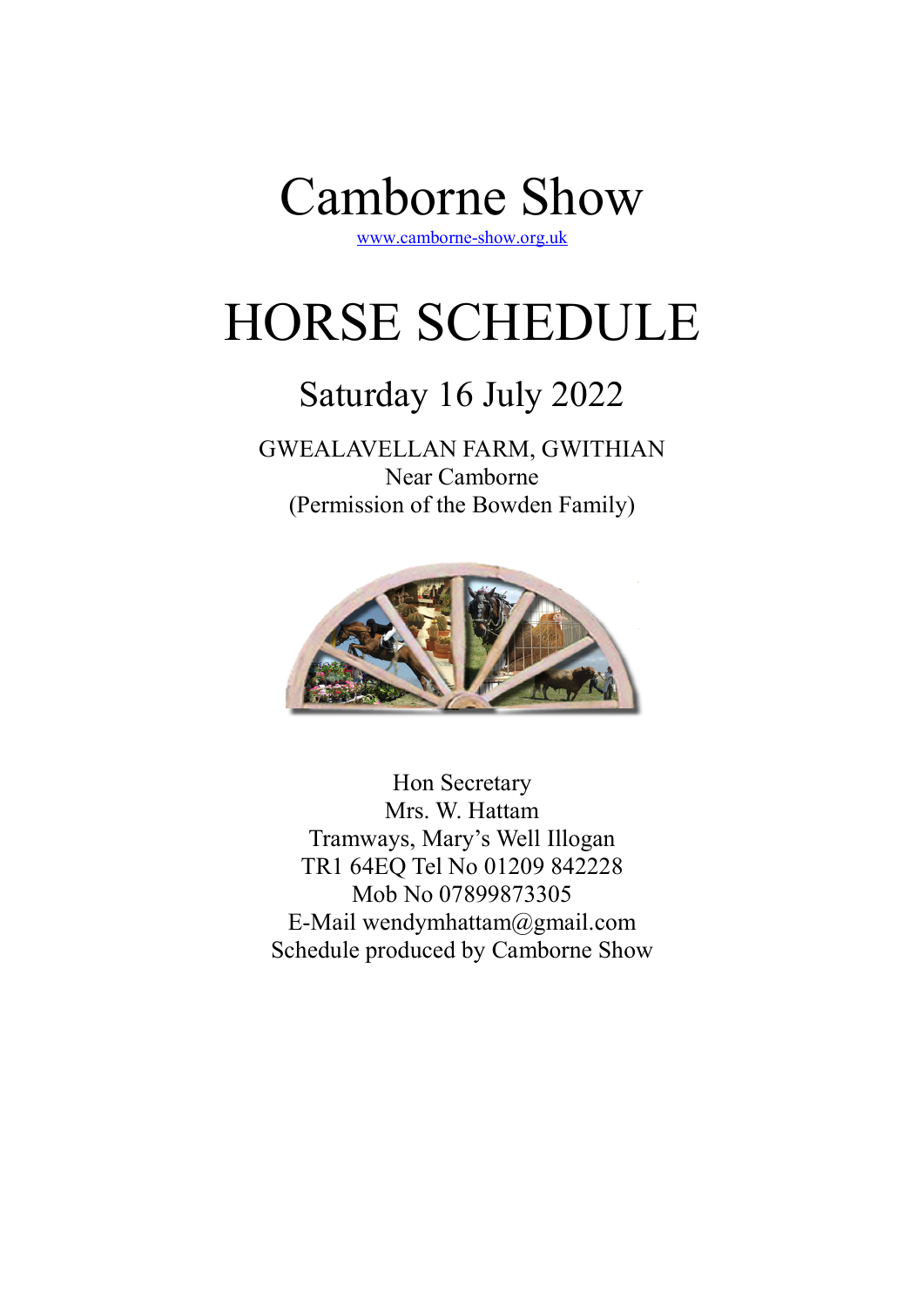## Sponsor List 2022

Carrs Threemilestone Mr Mark Lawry Treswithian Crematorium Mr Peter Bowden & Co Macsalvors Pool BS Area 51 Mr. & Mrs. T. Pengilly Taylors Tyres Tyacks Hotel Camborne Mrs. S Williams G.T. Stone Fiona Roberts Portreath Hotel St Piran Scaffolding Mr David Hattam Pellow Family Nancekute Beaver Blinds, Camborne Low Cost Storage Redruth Pendarves Equestrian Centre Polstrong Feed Store C.R.Plastics Maurice Crouch Growers Grylls & Paige Glassons Garage Mr. & Mrs Peter Martin Pams Evening Wear L.R.P Treswithian Pat Opie D&R. Building supplies Mr Bernard Maker Illogan

Mr. & Mrs. F Pascoe Mrs. J.M Williamson, Acuvets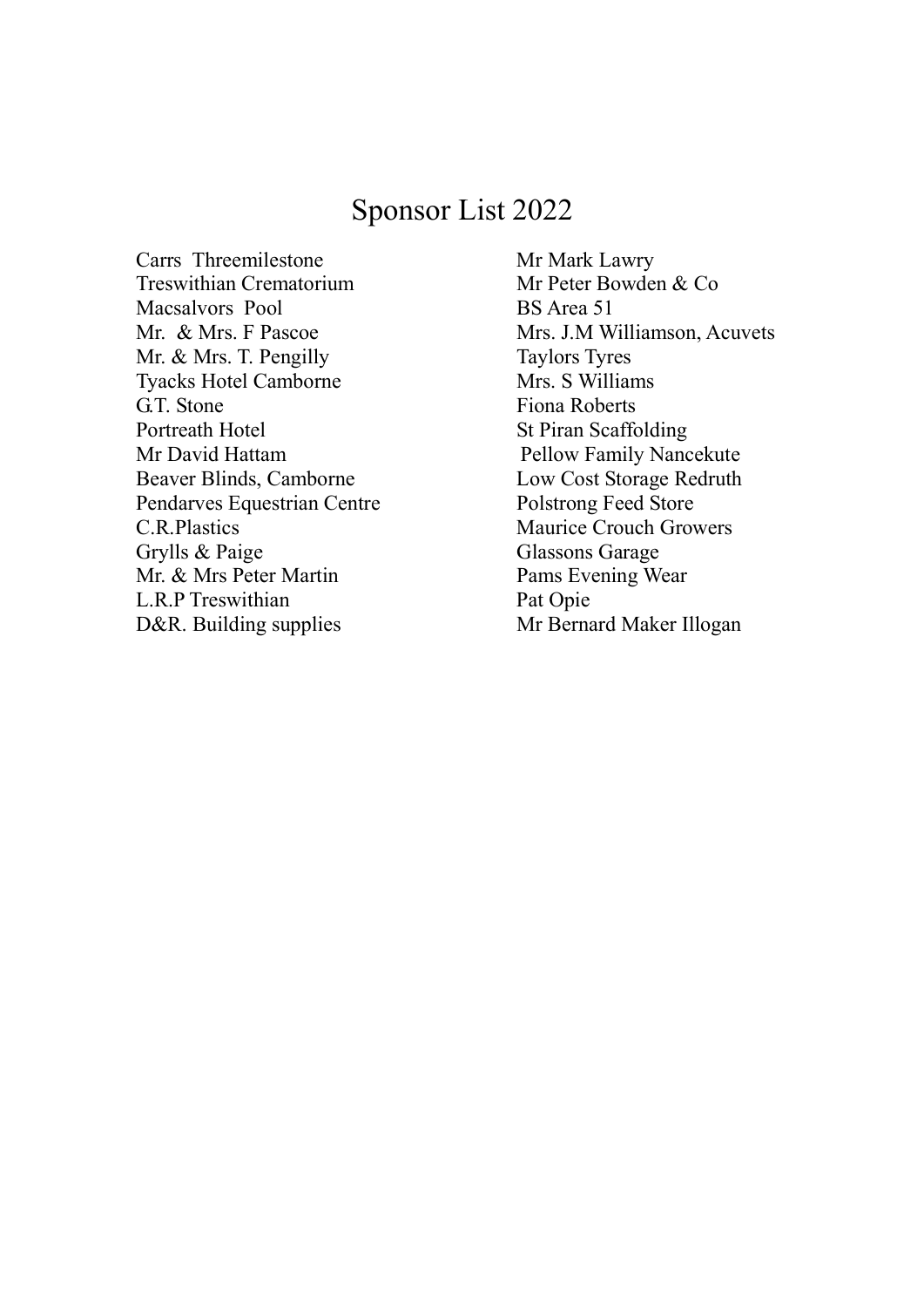## Horse Section Committee

Chair Mr W.P.Wills

Vice Chair: Mrs. Elizabeth Bowden. Secretary Mrs. Wendy Hattam

Sponsor Secretary Mr. K. Thomas-Somers

Committee:

Mr. J. Woodward Mrs. U.Thomas-Somers Mrs. S.Wills Mrs. C. Richards Mrs. K. Gregory Mrs. A. Bettison Mrs. R.Richards

The Committee would like to thank our sponsors for their continued support which makes the show possible.

Show contact Numbers 01209 842228

Show affiliated to British Showjumping,

Vet In attendance Head & Head, Roxanne Knight

Farrier in attendance: emergencies only please. Mr. Tom James

Ring1 commence 9.00am sharp Ring 2a & 2b commence 9.00am sharp

Exhibitors parking free Please note entry money covers Driver, Rider and Groom only please. All other personnel please pay through the public entrance gate.

Directions to the showground

From The West Exit from the A30 at Camborne West and turn left at top of slip road & follow signs to show site.

From the East Exit from the A30 at Camborne West, using outside lane turn left at top of slip road go around roundabout and back over the A30, then follow signs to show site.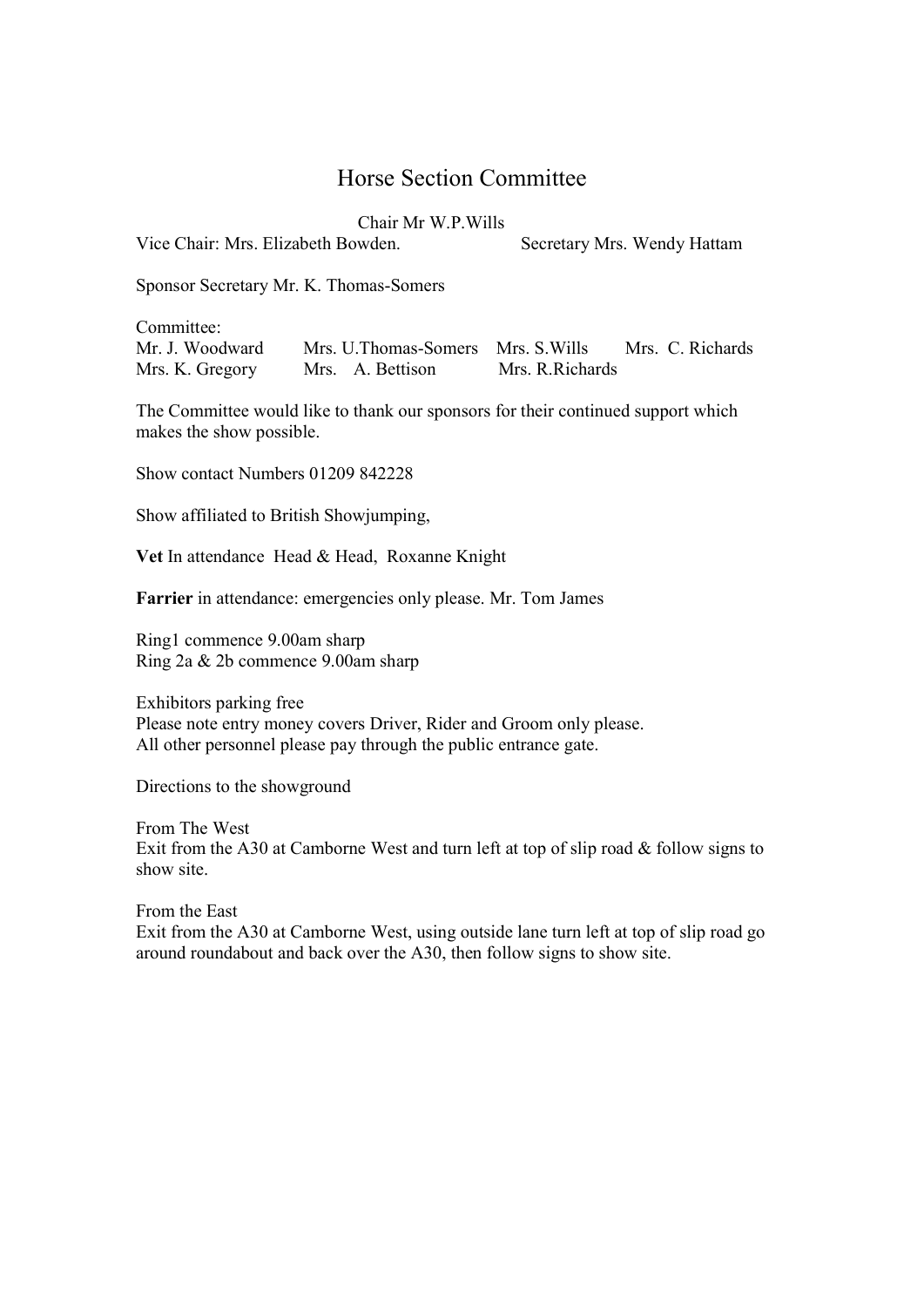## Camborne Show 2022

| Judges                       |                  |                                   |  |
|------------------------------|------------------|-----------------------------------|--|
| Class                        | <b>Class Nos</b> |                                   |  |
| <b>B.</b> Showjumping        | $(01-9)$         | M. Murrish, J. Ferris             |  |
| In Hand / Coloureds          | $(11-15)$        | Mrs Schwarz                       |  |
| Pony Classes                 | $(16-17)$        | Mrs Schwarz                       |  |
| M / Moorland                 | $(19-23 & 31)$   | Mrs Helen Banbury                 |  |
| Ridden Classes               | $(25-29)$        | Robin Sharp (Ride), Rosemary Penn |  |
| Local Working Hunter (32-34) |                  | Mrs Schwarz                       |  |
| Gymkhana & Childrens classes |                  | Mr Tom Eddy                       |  |
| Commentator                  | Rings $2a \& 2b$ |                                   |  |
| <b>Class No</b>              |                  | <b>Entry Fee</b>                  |  |
| 1, 2, 3                      |                  | £7.00 (Horse Monkey)              |  |
| 4, 5                         |                  | £10.00 (Horse Monkey)             |  |
| 6, 7                         |                  | £12.00 (Horse Monkey)             |  |
| 8                            |                  | £15.00 (Horse Monkey)             |  |
| 9                            |                  | £17.00 (Horse Monkey)             |  |
| 11-23 $& 30.$                |                  | £5.00                             |  |
| 25 -29.                      |                  | £8.00                             |  |
| 32-34.                       |                  | £8.00                             |  |
| 35-36.                       |                  | £5.00                             |  |
|                              |                  |                                   |  |

Gymkhana Classes  $\text{£}1.00 \text{ per class Including}$ Fancy Dress and Tack and Turnout.

EXCEPTION Championships No entry fee required

#### Equine Flu

Owners or those responsible for animals attending the show must comply with the latest advice regarding the Equine Flu outbreak. The Show reserves the right to carry out spot checks to ensure compliance.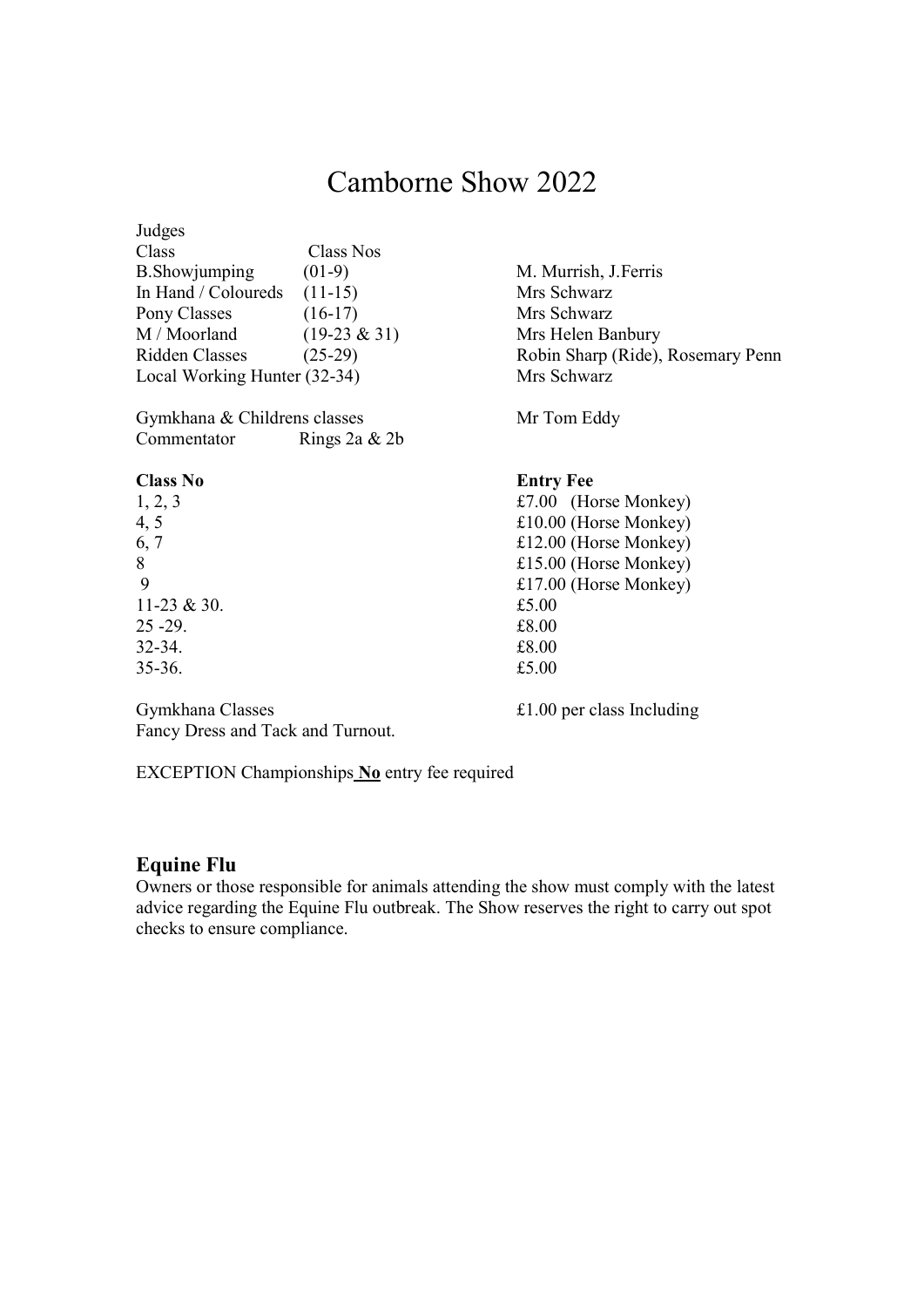### Show Guide 2022

Ring 1 (09.00am sharp) British Showjumping Classes 1) Club Mixed 70cm 6) Senior British Novice / Open 2) Club Mixed 80cm 7) Senior Discovery / Open 3) Club Mixed 90cm 8) Senior Newcomers / Open 4) Pony Discovery / Open 9) Foxhunter / Open 5) Pony Newcomers / Open 10) Ring 2a (09.00am Sharp) Ring 2b (09.00am Sharp) 11) In Hand Yearling 25) Riding Pony (148cm Max)<br>12) In Hand 2 yr Old 26) Small Ridden (148 cm-157  $26)$  Small Ridden (148 cm-157cm) 13) In Hand 3 Yr Old 27) Large Ridden (157> 14) Championship 28) Ridden Cob 15) Veteran Horse or Pony 29) Riding Horse 16) Lead Rein Pony 30) Championship (24-28) 17) First Ridden Pony 31) M/M 4 Yrs Old and Over Ridden 18) Championship (16-17) 32) Senior Working Hunter 19) M/M Yearling (L/S) 33) Working Show Horse 20) M/M 2-3 Yr Old (L/S) 34) Novice Working Hunter.(Horse or Pony) 21) Shetland 1, 2 and 3 Yr Old and Over 22) Shetland 4 Yr old and Over 23) In Hand Championship (19-23) 24) M/M Lead Rein Ridden M/M Supreme Championship Winners and reserve classes (23, 24 & 31) 35) Fancy Dress 36) Tack and Turnout Gymkhana Gymkhana classes listed in the schedule.

The Committee reserves the right to amend, alter or cancel classes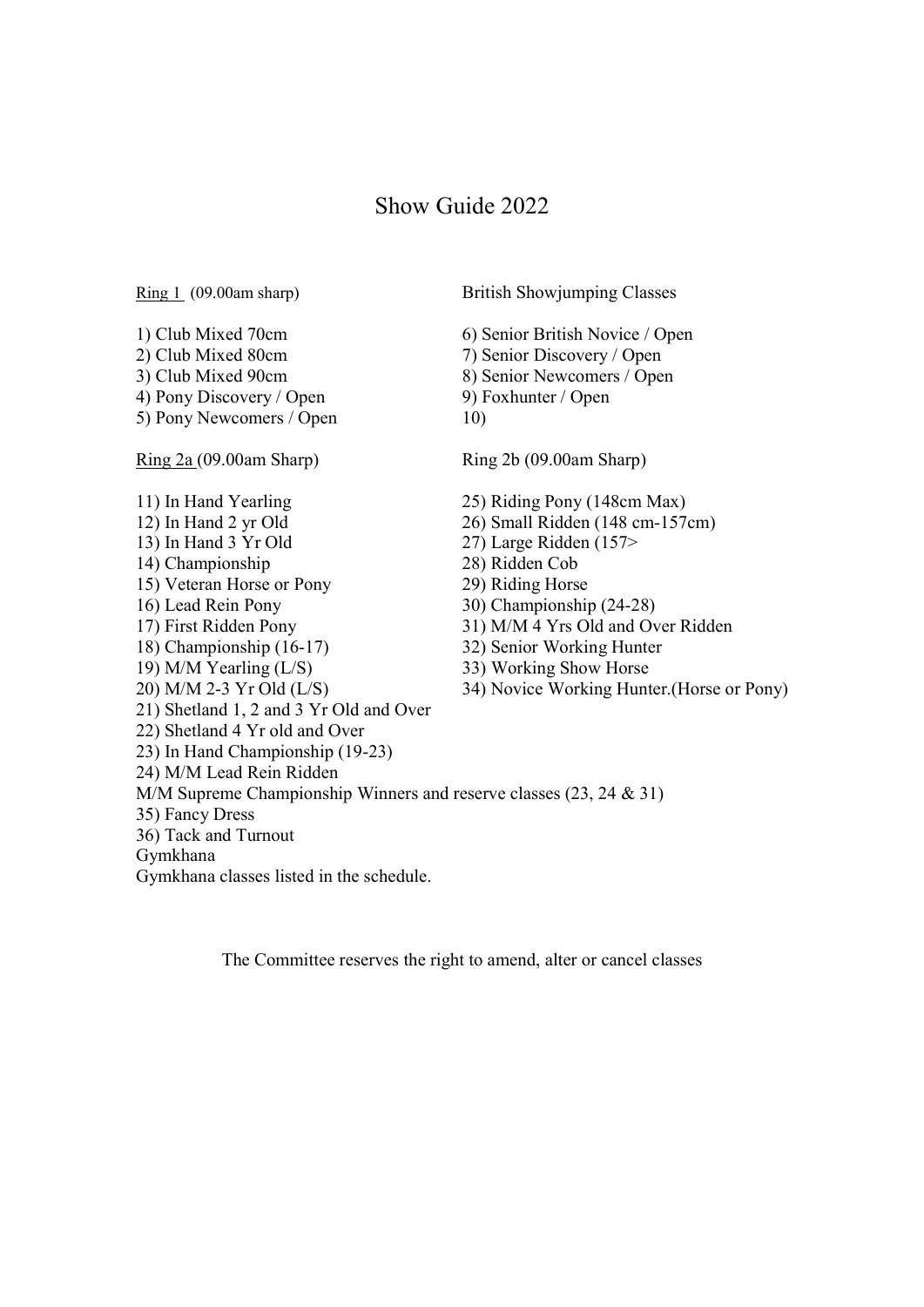RING 1 (9.00 am Sharp)



## British Showjumping Schedule

Course Designer Mrs Annette Allen Assistant Mr. Bernard Waters

Judges: Michaela Murrish and Juliet Ferris

Club Classes, Rosettes KINDLY Sponsored by Maurice Grouch Growers.

First Aid supplied by external provider.

Please note full schedule for all BS entries are on line @ Horse Monkey. Classes 1 to 9. Rule 76.6 applies..

#### Class 1a - 08:05 - Ring 1 - Club - Senior 70cm

Club (Single Phase). Speed 300 mpm. Start Height 70cm.

Sponsor Low Cost Storage Redruth Prizes: 1st: £14.00, 2nd: £10.00, 3rd: £7.00, Total: £31.00. Entry Fee =  $\pounds$ 7.00

Class 1b - 08:05 - Ring 1 - Club - Junior 70cm

Club (Single Phase). Speed 300 mpm. Start Height 70cm.

Sponsor Low Cost Storage Redruth Prizes: 1st: £14.00, 2nd: £10.00, 3rd: £7.00, Total: £31.00. Entry Fee = £7.00

#### Class 2a - Ring 1 - Club - Senior 80cm

Club (Single Phase). Speed 300 mpm. Start Height 80cm.

.Sponsor Pellowe Family Nancekute Prizes: 1st: £14.00, 2nd: £10.00, 3rd: £7.00, Total: £31.00. Entry Fee = £7.00

#### Class 2b - Ring 1 - Club - Junior 80cm

Club (Single Phase). Speed 300 mpm. Start Height 80cm..

Sponsor Pellowe Family Nancekute Prizes: 1st: £14.00, 2nd: £10.00, 3rd: £7.00, Total: £31.00. Entry Fee =  $£7.00$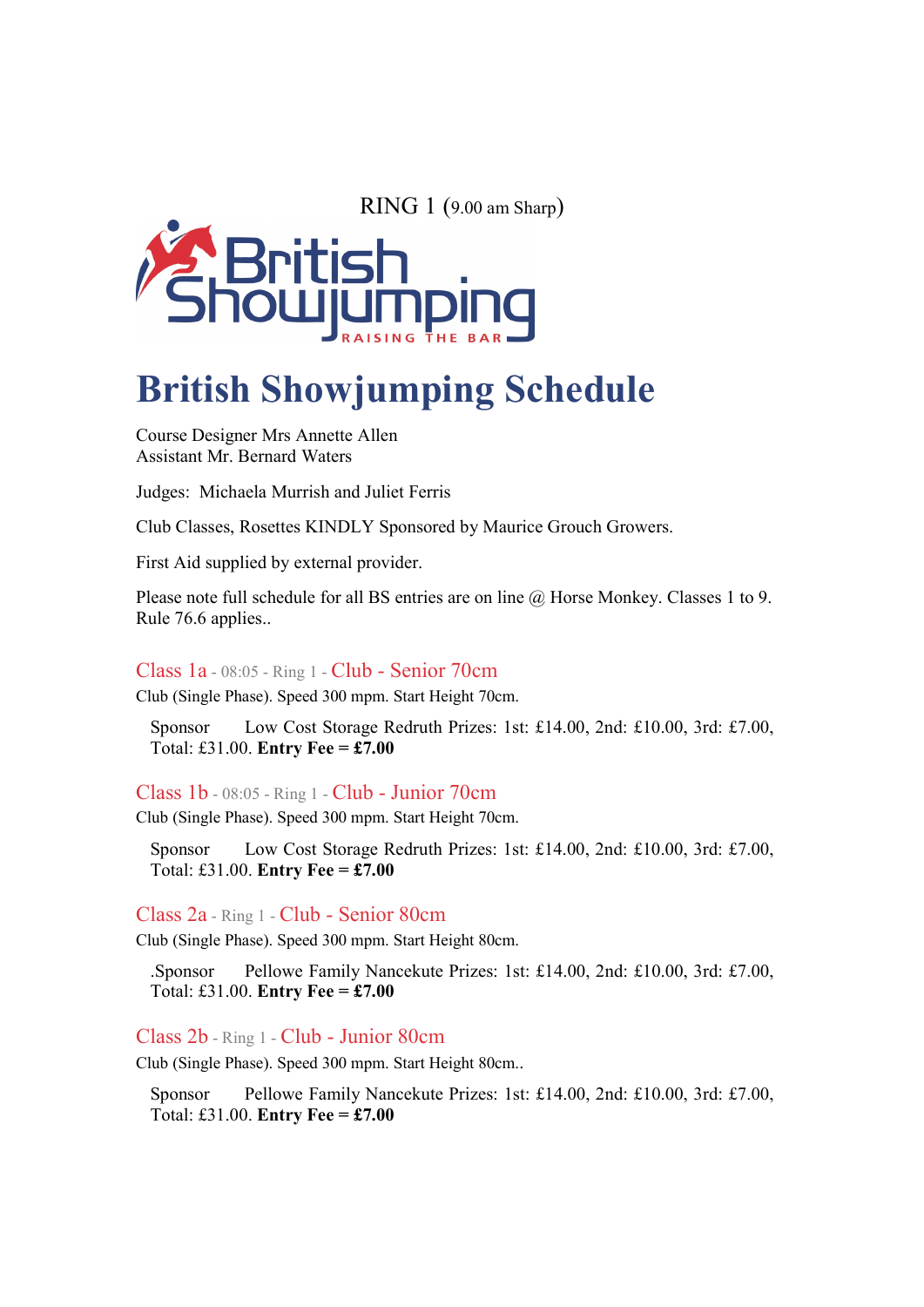#### Class 3a - Ring 1 - Club - Senior 90cm

Club (Single Phase). Speed 300 mpm. Start Height 90cm.

Sponsor Taylors Tyres Redruth Prizes: 1st: £14.00, 2nd: £10.00, 3rd: £7.00, Total: £31.00. Entry Fee = £7.00

#### Class 3b - Ring 1 - Club - Junior 90cm

Club (Single Phase). Speed 300 mpm. Start Height 90cm.

Sponsor Taylors Tyres Redruth Prizes: 1st: £14.00, 2nd: £10.00, 3rd: £7.00, Total: £31.00. Entry Fee = £7.00

Class 4 - Ring 1 - Pony Discovery -First Round/90cm / Open

Rule 408. Table A7. Speed 325 mpm. Start Height 90cm

Sponsored by Macsalvors Pool Prizes: 1st: £25.00, 2nd: £20.00, 3rd: £15.00, 4th: £15.00,: Total: £75.00. Entry Fee =  $£10.00$ Joseph Vincent Valley Sid Cup to the winner

Class 5 - Ring 1 - Blue Chip Pony Newcomers/Pony 1.00m / Open Rule 406 & 416. Table A7. Speed 325mpm. Start Height 1.00m.

Sponsored by Pendarves Equestrian Centre Prizes: 1st: £25.00, 2nd: £20.00, 3rd: £15.00, 4th: £15.00, Total: £75.00. **Entry Fee = £10.00** Mr and Mrs Heywood Junior Jumping Cup to the Open Winner

Class 6 - Ring 1 - Senior British Novice / Open - First Round

Rule 316. Single Phase. Speed 325 mpm. Start Height 90cm.

Sponsor Low Cost Storage Prizes: 1st: £30.00, 2nd: £25.00, 3rd: £20.00, 4th: £15.00, Total: £90.00. Entry Fee  $=$  £12.00

Class 7 - Ring 1 - Nupafeed Senior Discovery / Open - First Round

Rule 314. Single Phase. Speed 325 mpm. Start Height 1.00m.

Sponsored by CARRS Landrover Threemilestone Prizes: 1st: £30.00, 2nd: £25.00, 3rd: £20.00, 4th: £15.00, Total: £90.00. Entry Fee =  $\pounds 12.00$ 

Class 8 - Ring 1 - Connolly's RED MILLS Senior Newcomers - First Round/1.10m Open

Rule 312. Single Phase. Speed 325mpm. Start Height 1.10m.

Sponsored by CARRS Landrover Threemilestone Prizes: 1st: £40.00, 2nd: £35.00, 3rd: £30.00, 4th: £15.00, Total: £120.00. Entry Fee  $=$  £15.00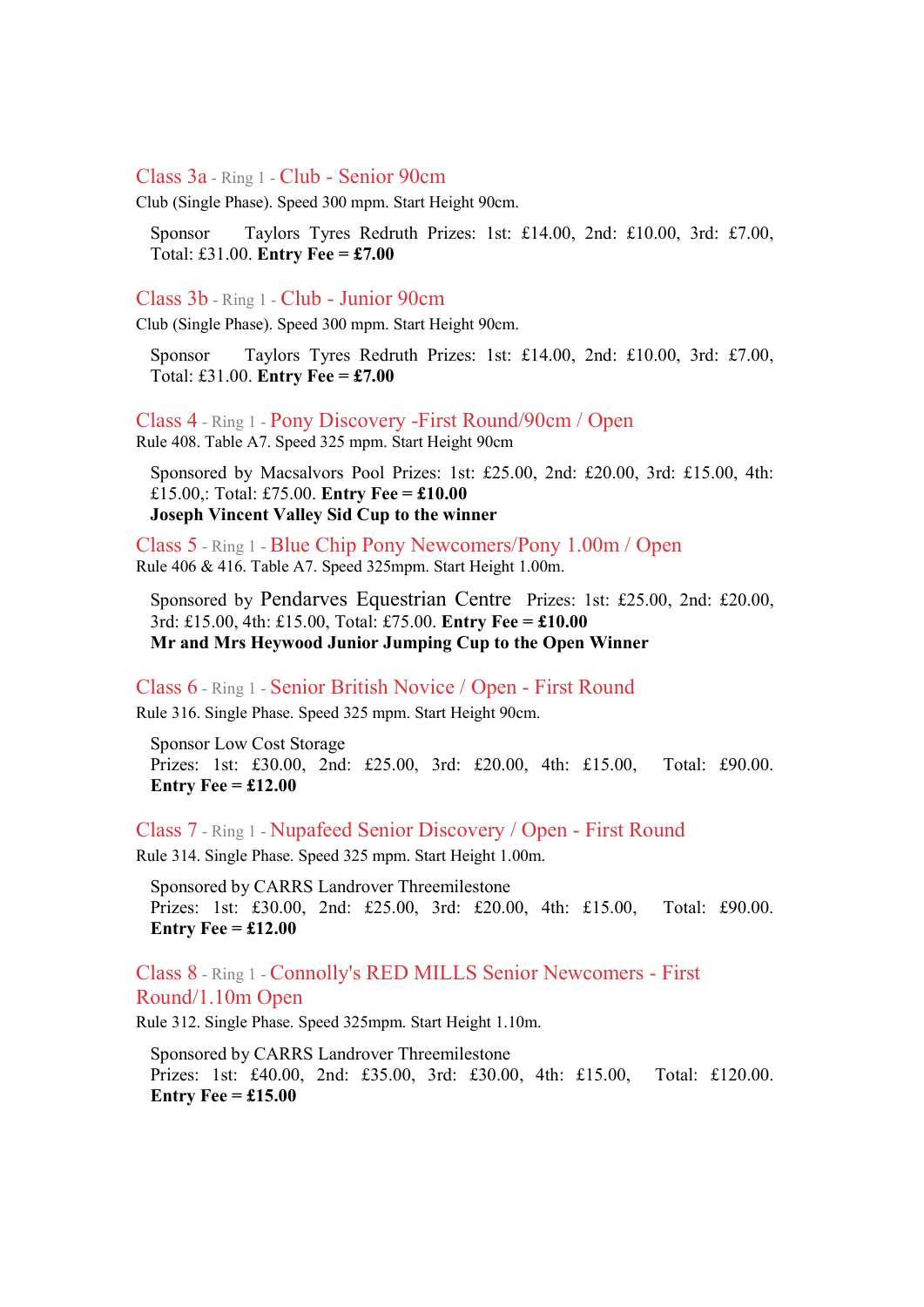#### Class 9 - Ring 1 - Equitop Myoplast Senior Fox First Round/1.20m Open

Rule 310. Table A7. Speed 350 mpm. Start Height 1.20m.

Sponsor Treswithian Crematorium, Area 51, LRP Treswithian

Prizes: 1st: £50.00, 2nd: £40.00, 3rd: £25.00, 4th: £20.00, 5th: £15.00, Total: £150.00. Entry Fee =  $£17.00$ 

|    | Ring 2a Pony Classes                   | Judge Mrs. M. Schwarz                                                                                                                                                                           |  |  |
|----|----------------------------------------|-------------------------------------------------------------------------------------------------------------------------------------------------------------------------------------------------|--|--|
| 11 | Sponsor<br>Prizes                      | In Hand Yearling Colt, Gelding or Filly Foaled in 2021<br>Mr & Mrs Pascoe, Carnhell Green<br>$1st$ £14, 2nd £10, 3rd £6                                                                         |  |  |
| 12 | Sponsor<br>Prizes                      | In Hand Colt, Gelding or Filly 2 year old, Foaled in 2020<br>Lee Pengilly. Kehelland<br>$1st$ £14, 2nd £10, 3rd £6                                                                              |  |  |
| 13 | Sponsor<br>Prizes                      | In Hand Colt, Gelding or Filly 3 year old. Foaled in 2019<br>Mr Graham Stone<br>$1st$ £14, 2nd £10, 3rd                                                                                         |  |  |
| 14 |                                        | Championship In Hand Classes.<br>$1st$ & $2nd$ prize winners. Classes 11 to 13 inclusive<br>The J.J Power Memorial Cup to the winner<br>The E.D Durney Richards Cup for the best 2 or 3 Yr old. |  |  |
| 15 |                                        | Horse or Pony 20 yrs and over In Hand                                                                                                                                                           |  |  |
| 16 | Lead Rein Pony<br>Sponsor<br>Prizes    | Mr Peter Bowden & Co<br>$1st$ £14, 2nd £10, 3rd £6<br>Pony, Mare or Gelding 4 years old or over. Not exceeding 128cms<br>Rider 8 yrs or under, Pony on snaffle bridle. To be led.               |  |  |
| 17 | First Ridden Pony<br>Sponsor<br>Prizes | D& R Building Supplies<br>$1st$ £14, 2nd £10, 3rd £6<br>Pony, Mare or Gelding 4 years old or over. Not exceeding 128cms<br>Rider 10 yrs or under, Pony on snaffle bridle.                       |  |  |
| 18 |                                        | Championship (16-17) Charlie Spargo Memorial Cup                                                                                                                                                |  |  |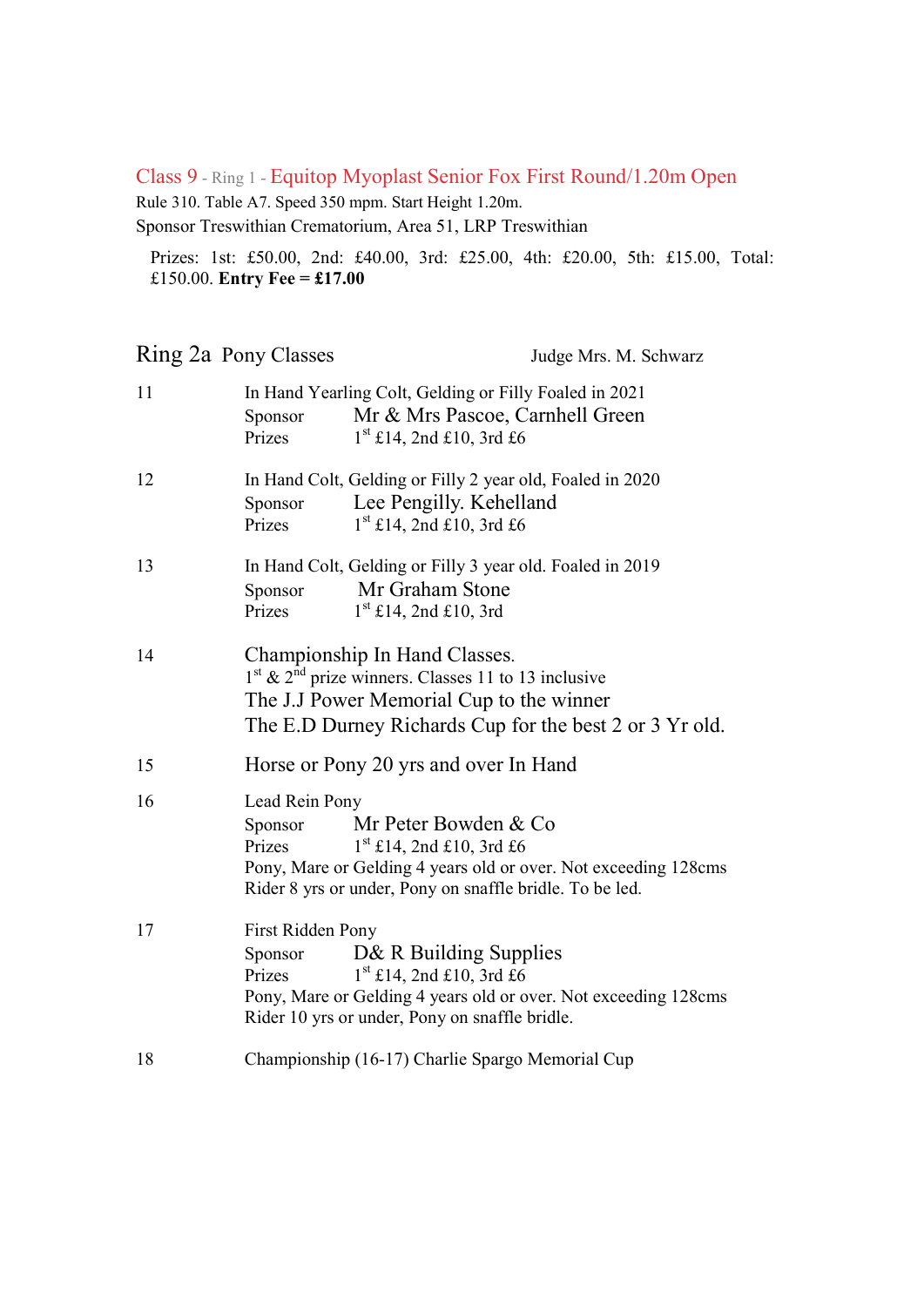M & M Classes in Hand Judge Mrs. H.Banbury All Ponies to be registered in their respective Stud Books and Pure Bred. The nine Native Breeds: Connemara, Dales, Dartmoor, Exmoor, Fell, Highland, New Forrest, Shetland and Welsh A, B, C & D. Exhibitor to produce current registration document on entry. Ponies to be shown in Natural state, no plaiting or riders with spurs.

| 19 | Yearling, large or Small breed. (Excluding Shetland)           |                                                                                   |  |  |
|----|----------------------------------------------------------------|-----------------------------------------------------------------------------------|--|--|
|    | Sponsor                                                        | Mrs S. Williams Peranworthal                                                      |  |  |
|    | Prizes                                                         | $1st$ £14, 2nd £10, 3rd £6                                                        |  |  |
| 20 | 2-3 year old, large or Small breed. (Excluding Shetland)       |                                                                                   |  |  |
|    |                                                                | Sponsor PAMS Evening Wear                                                         |  |  |
|    | Prizes                                                         | $1st$ £14, 2nd £10, 3rd £6                                                        |  |  |
| 21 | 4 year old or over, large or Small breed. (Excluding Shetland) |                                                                                   |  |  |
|    | Sponsor                                                        | St Piran Scaffolding                                                              |  |  |
|    | Prizes                                                         | $1st$ £14, 2nd £10, 3rd £6                                                        |  |  |
| 22 | Shetland 1, 2 OR 3 Yrs old                                     |                                                                                   |  |  |
|    |                                                                | Sponsor St Piran Scaffolding                                                      |  |  |
|    | Prizes                                                         | $1st$ £14, 2nd £10, 3rd £6                                                        |  |  |
| 23 | Shetland 4 Yrs old & over                                      |                                                                                   |  |  |
|    | Sponsor                                                        | Mr Bernard Maker, Watergate                                                       |  |  |
|    | Prizes                                                         | $1st$ £14, 2nd £10, 3rd £6                                                        |  |  |
| 24 | Championship M $&$ M in Hand                                   |                                                                                   |  |  |
|    |                                                                | Winners and reserves of classes 19 $\&$ 23 compete now for The Rosie Tessyman Cup |  |  |
|    | M & M Classes Ridden                                           |                                                                                   |  |  |
|    |                                                                | Judge Mrs. H.Banbury                                                              |  |  |
| 25 | M & M Lead Rein Ridden                                         |                                                                                   |  |  |
|    |                                                                | Sponsor GLASSONS GARAGE, Camborne                                                 |  |  |
|    | Prizes                                                         | $1st$ £14, 2nd £10, 3rd £6                                                        |  |  |

Pony, Mare or Gelding 4 years old or over. Not exceeding 122cms Rider 10 yrs or under, Pony on snaffle bridle and led attached to noseband.

 Supreme M/M Champion of Show Winners and reserves of In Hand Championship and classes 24, 25 & 31 compete for the Dennis Moore Plate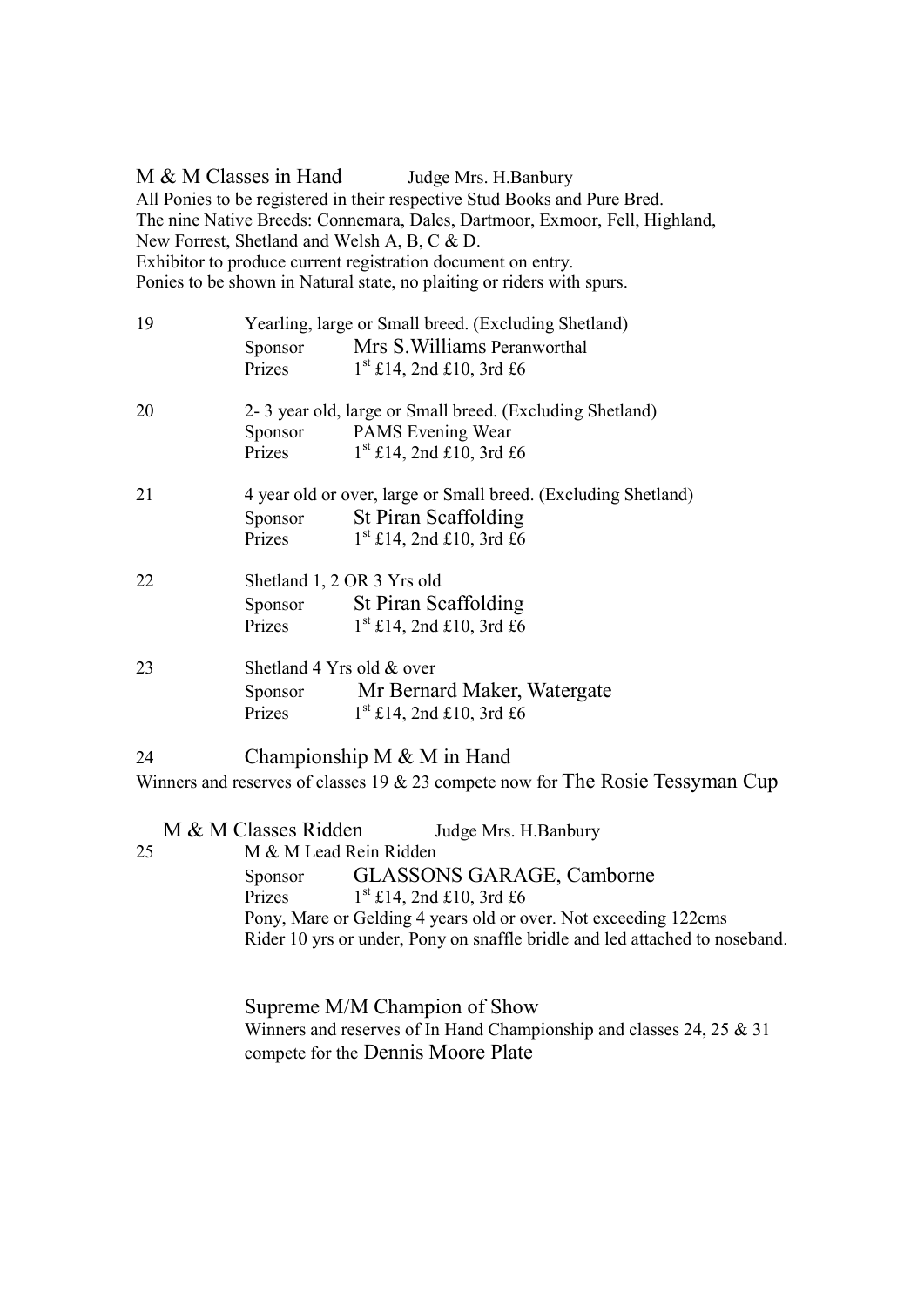| Ring 2b<br>Judge | Ridden Classes<br>Mr. R. Sharp (Ride) & Rosemary Penn                                                                      |  |  |  |
|------------------|----------------------------------------------------------------------------------------------------------------------------|--|--|--|
| 25               | Riding Pony 4 years old and over (148 max)<br>Sponsor<br>Mrs J. Williamson, Acuvets                                        |  |  |  |
| Prizes           | $1st$ £14, 2nd £10, 3rd £6                                                                                                 |  |  |  |
| 26               | Small Ridden<br>4 years old and over 148cms - 158cms                                                                       |  |  |  |
| Prizes           | Mark Lawry Building and Maintenance<br>Sponsor<br>$1^{\text{st}}$ £14, 2nd £10, 3rd £6                                     |  |  |  |
|                  | John Mitchell Cup to the winner.                                                                                           |  |  |  |
| 27               | Large Ridden<br>Mare or Gelding 4 years old and over exceeding 158cms                                                      |  |  |  |
|                  | Portreath Hotel<br>Sponsor<br>$1st$ £14, 2nd £10, 3rd £6<br>Prizes                                                         |  |  |  |
|                  | The R.J Thomas Challenge Cup to the winner                                                                                 |  |  |  |
| 28               | Ridden Cob                                                                                                                 |  |  |  |
|                  | Fiona Roberts, Blackrock<br>Sponsor<br>$1st$ £14, 2nd £10, 3rd £6<br>Prizes                                                |  |  |  |
| 29               | Riding Horse<br>Mare or Gelding 4 years old and over exceeding 148cms                                                      |  |  |  |
|                  | C.R.PLASTICS, Treswithian Camborne<br>Sponsor<br>$1st$ £14, 2nd £10, 3rd £6<br>Prizes                                      |  |  |  |
| 30               | Championship Class                                                                                                         |  |  |  |
|                  | $1st$ And $2nd$ placed from classes 24, 25, 26, 27 & 28<br>The T. Trezise Challenge Cup is awarded to the overall Champion |  |  |  |
| 31               | M/M Ridden large or Small breed, 4 years old and over                                                                      |  |  |  |
|                  | Judge Mrs H. Banbury<br>POLSTRONG FEED STORES<br>Sponsor                                                                   |  |  |  |
|                  | Prizes<br>$1st$ £14, 2nd £10, 3rd £6                                                                                       |  |  |  |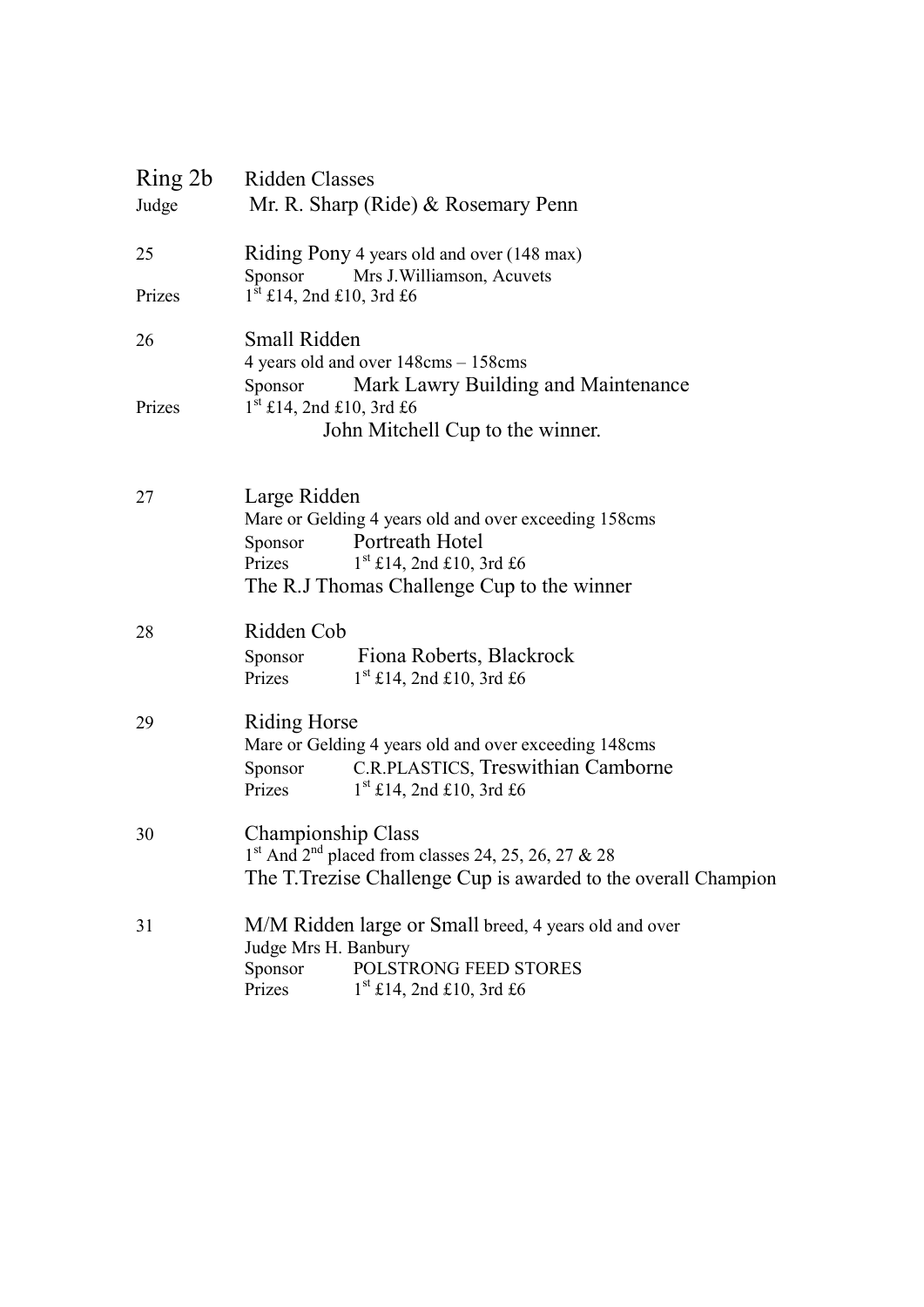Working Hunter Classes Local Working Hunter Classes Judges Mrs Schwarz

31 Senior Unaffiliated Valerian Working Hunter Challenge Sponsor Mr. & Mrs. Peter Martin Camborne<br>Prizes  $1^{st}$  £20,  $2^{nd}$  £16,  $3^{rd}$  £12 and  $4^{th}$  £6  $1<sup>st</sup>$  £20,  $2<sup>nd</sup>$  £16,  $3<sup>rd</sup>$  £12 and 4<sup>th</sup> £6 Hunter Mare or Gelding 4 years old and over exceeding 148cms Competing Stallions must have a red white and blue ribbon displayed in their tails. Fence height 95cms. Valerian Memorial Cup to winner.

32 Working Show Horse Open to Hacks, Cobs, Maxi Cobs and Riding Horses. Mare or Gelding four years old and over exceeding 148cm. Riders to be 15 years and over. Sponsor Grylls & Paige Prizes  $1^{st}$  £14, 2nd £10, 3rd £6 Fence height 85cms.

33 Novice working Hunter horse or Pony Sponsor Pat Opie Land Vue Farm Prizes  $1^{st}$  £14, 2nd £10, 3rd £6 Best turned out Horse or Pony. £5 sponsor CW Décor Camborne Fence height 80cms. The Alfred Rowe Challenge to the Winner

> The Committee reserves the right to cancel or amalgamate classes if entries are deemed insufficient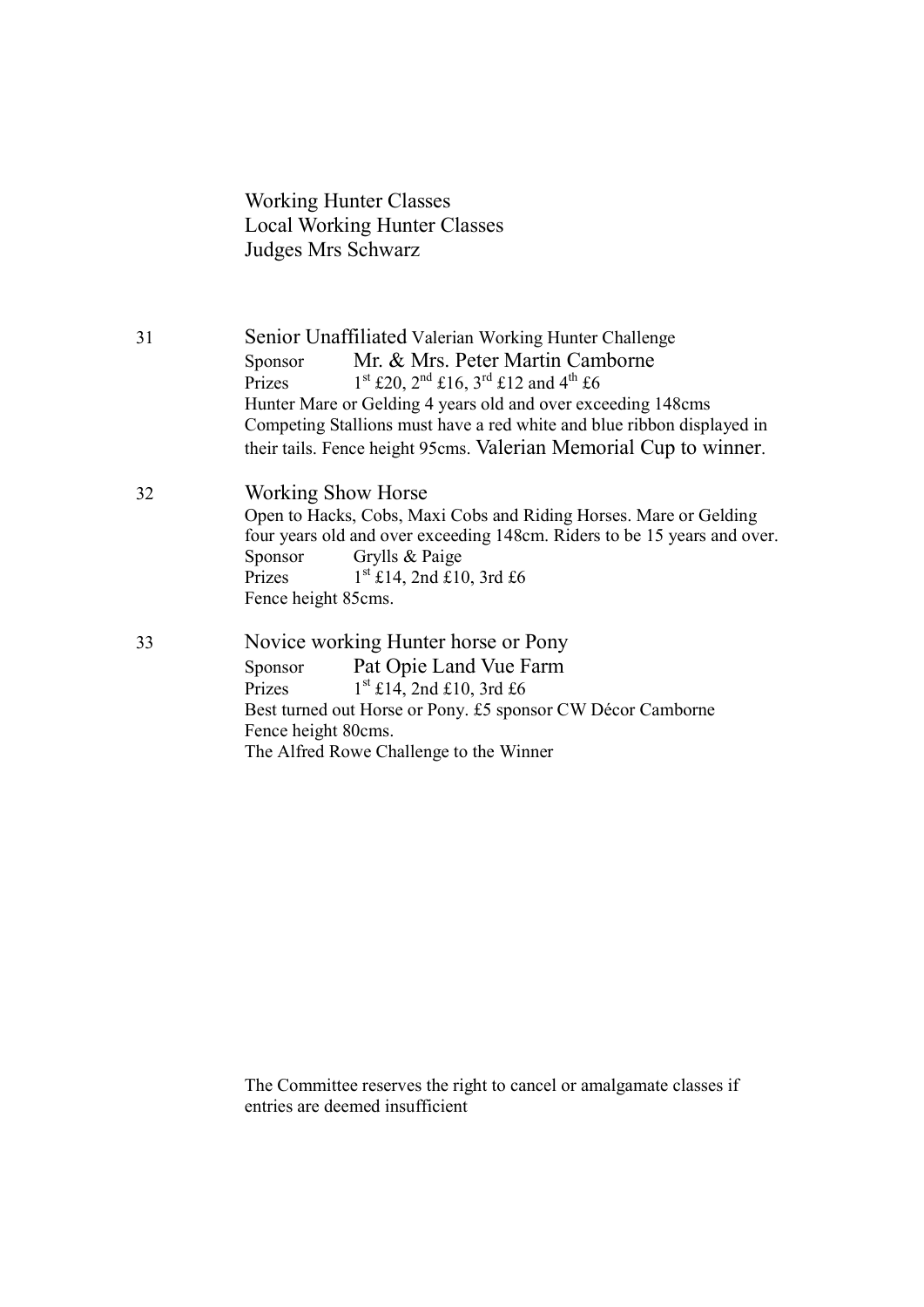#### Children Classes (Ring 2a)

| Mr Tom Eddy                    |                                                        |  |
|--------------------------------|--------------------------------------------------------|--|
| <b>Fancy Dress</b>             |                                                        |  |
| Rosettes to $6th$ place        |                                                        |  |
| Prize                          | $1st$ £8 2nd £6, 3rd £4                                |  |
| Tack and Turnout rider any age |                                                        |  |
|                                |                                                        |  |
| Prize                          | $1st$ £8 2nd £6, 3rd £4                                |  |
|                                | Classes kindly Sponsored by<br>Rosettes to $6th$ place |  |

#### Gymkhana

To commence on completion of the Childrens Classes at approx 2pm Judge Mr Tom Eddy Steward, Sylvia Lampshire Entry Fee  $\pounds$ 1.00 per class Rosettes to 4<sup>th</sup> place

- 
- 
- 
- 
- 
- 
- 7. Polo Bending 2012 10-13 years
- 
- 9. Potato Race 10-13 years
- 
- 
- 
- 13. Apple Race 10-13 years
- 
- 15. Egg and Spoon 10-13 years
- 
- 17. Walk and Trot 10-13 years
- 
- 
- 
- 21. Touch and Out 13 years and under

.

1. Musical Sacks **5 years and under, to be led.** 2. Potato Race 5 years and under, to be led. 3. Sack Race 5 years and under, to be led. 4. Polo Bending **1. All 2008** Syears and under, to be led. 5. Walk and Trot 5 years and under, to be led. 6. Polo Bending 6-9 years, to be Led 8. Potato Race 6-9 years, to be Led 10. Sack Race 6-9 years, to be led 11. Sack Race 10-13 years 12. Apple race 6-9 years, to be Led 14. Egg and Spoon 6-9 years, to be Led 16. Walk and Trot 6-9 years, to be Led 18. Musical Sacks 6-9 years, to be Led 19. Musical Sacks 10-13 years 20. Elimination Jumping 13 years and under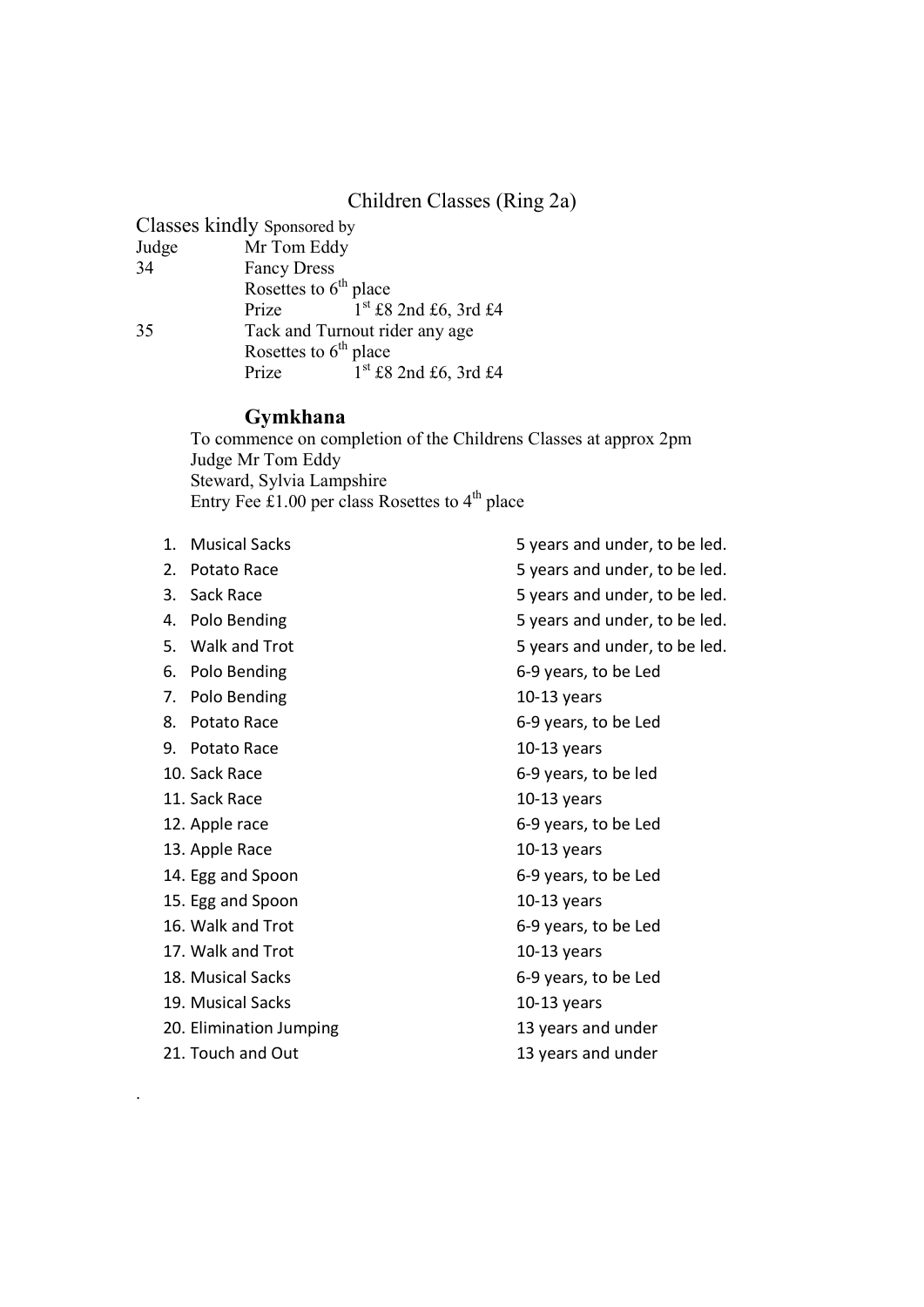## Perpetual Cups

The Committee request all Perpetual Cups won in the current year must be Returned to the Cup Secretary before June  $30<sup>th</sup>$  the following year in Good Condition please.

Class No

- 4 The Joseph Vincent Valley Sid shield to the 90cms winner section
- 5 Mr & Mrs Heywoods Junior Jumping Cup to the Open winner
- 6 The Ambu Medical Trophy
- 7 The John Badcock Challenge Cup
- 13 The Charlie Spargo Challenge Cup
- 17 The Adam Cosgrove Trophy
- 25 The John Mitchell Cup
- 26 The R.J Thomas Challenge Cup
- 29 The T. Trezise Challenge Cup
- 23 The A.T Holman Challenge Cup
- 31 The Valerian Challenge Memorial Cup
- 33 The Alfred Rowe Challenge Cup
- 31 The C.P Williams Trophy
- 14 The J.J Power Memorial Cup
- 14 The E.D Richards and Family Shield
- 41 The Rosie Tessyman Cup
- 44 Tim Ham Memorial Cup

M/M supreme Champion. The Dennis Moore Plate

\*Winners please note\*

£10 deposit required before Cups may leave the show ground.